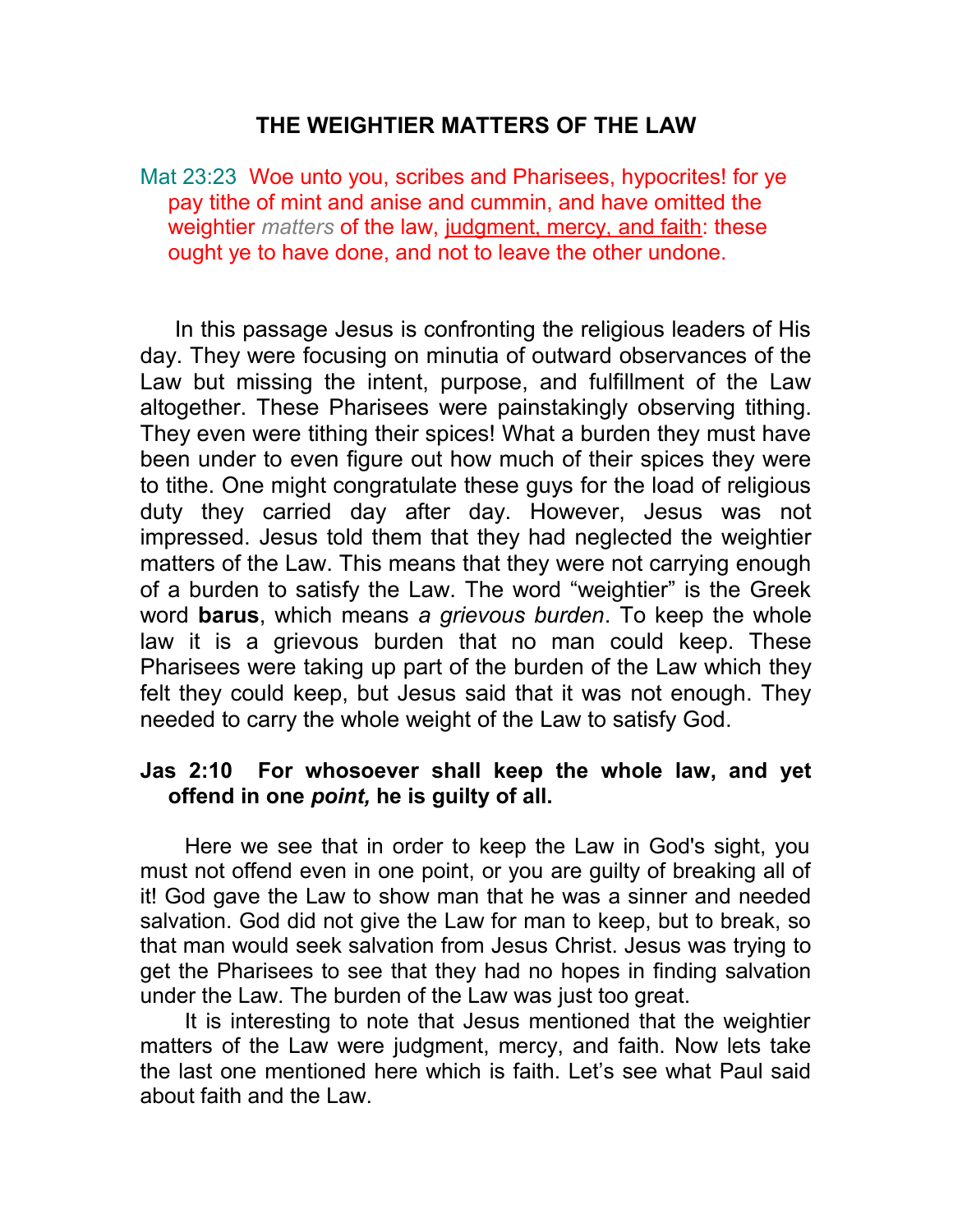## **Gal 3:12 And the law is not of faith: but, The man that doeth them shall live in them.**

 Here we see that Paul says emphatically that the Law is **NOT** of faith. The Law was not based upon faith. It was based upon works. It is interesting Jesus said the weightier matter of the Law is faith. Why is that? Before we see why, lets look at the second one Jesus mentioned which was mercy.

## **Heb 10:28 He that despised Moses' law died without mercy under two or three witnesses:**

 Those that despised [or broke] the Law died without mercy. When the Law is broken there must be death because God's Law was despised. Either an animal had to die or the person had to die. There was no mercy. Death had to be incurred. The Law is not about mercy. It is about justice and judgment. This leads us to the first weightier matter of the Law Jesus talked about which is judgment. The Law was given to reveal to man God's judgment on sin, but it was also given to reveal God's mercy in sending a substitute for man's sin-Jesus. Every law and sacrifice was a teaching tool of what Jesus would do for us. Once God's method of judging our sins through Jesus was revealed, we can see God's mercy and love for us. Once we see God's mercy in judging our sins in Jesus then we could have faith upon Christ and be saved.

 What was Jesus saying to the Pharisees? He was saying that they had missed the whole intent, purpose, and goal of the Law which was to reveal God's judgment on sin through Jesus, God's mercy in offering Christ as a substitutionary sacrifice for us all, and the need for faith in His finished work. When someone accepts this and believes they fulfill the Law's intent, purpose, and goal. They fulfill the weightier matters of the Law!

 Once we are saved, we often tend to revert back to a system of laws in order to satisfy God and qualify for His blessings. When we do this we neglect the weightier matters of God's kingdom which is faith in God's judgment for our sins in the person of Jesus and of His mercy to us in freely forgiving and blessing us through Christ outside of our personal merit and performance. When we walk in faith in the